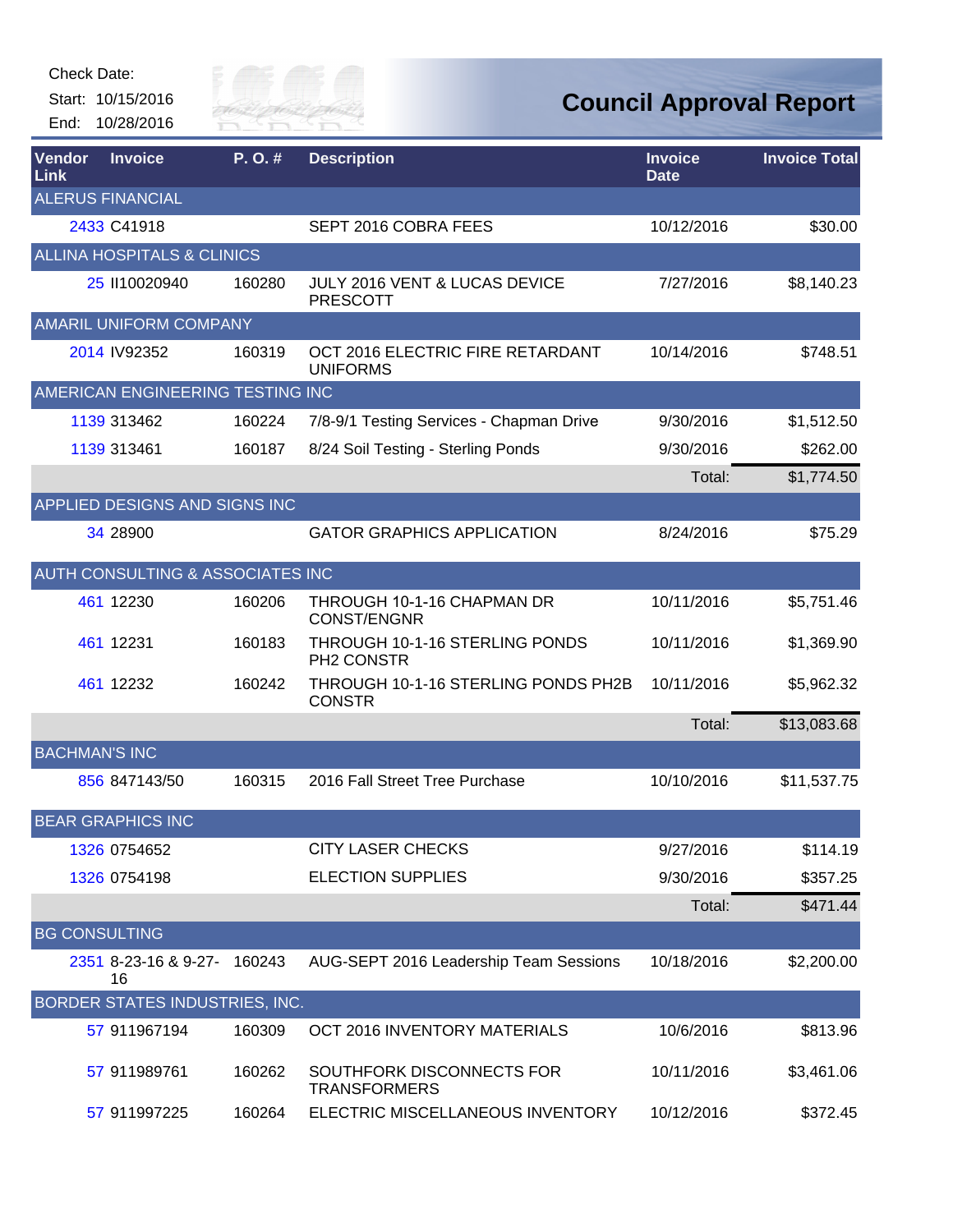Start: 10/15/2016

End: 10/28/2016



| Vendor<br>Link        | <b>Invoice</b>                    | P.O.#  | <b>Description</b>                                                  | <b>Invoice</b><br><b>Date</b> | <b>Invoice Total</b> |
|-----------------------|-----------------------------------|--------|---------------------------------------------------------------------|-------------------------------|----------------------|
|                       | 57 912004522                      | 160317 | OCT 2016 MINOR MATERIALS                                            | 10/13/2016                    | \$585.90             |
|                       | 57 912004523                      | 160316 | OCT 2016 INVENTORY ITEMS                                            | 10/13/2016                    | \$244.44             |
|                       |                                   |        |                                                                     | Total:                        | \$5,477.81           |
| <b>CENTURYLINK</b>    |                                   |        |                                                                     |                               |                      |
|                       | 1796 1389215994                   |        | Sept 2016 City of River Falls Long Distance                         | 9/30/2016                     | \$151.54             |
|                       | CHIPPEWA VALLEY TECHNICAL COLLEGE |        |                                                                     |                               |                      |
|                       | 69 DNR 15 PILOT<br><b>CVTC</b>    |        | DNR 15 PILOT                                                        | 2/9/2016                      | \$13.36              |
|                       | <b>CINTAS CORPORATION #754</b>    |        |                                                                     |                               |                      |
|                       | 70 754639515                      | 160020 | SEPT 21 2016 CINTAS PW UNIFORMS<br><b>FINAL INVOICE</b>             | 9/21/2016                     | \$189.82             |
|                       | 70 754639517                      | 160015 | SEPT 21 2016 FINAL CINTAS WWTP<br><b>UNIFORMS</b>                   | 9/21/2016                     | \$36.20              |
|                       | 70 754639516                      | 160014 | SEPT 21 2016 FINAL CINTAS WATER<br><b>UNIFORMS</b>                  | 9/21/2016                     | \$63.05              |
|                       | 70 754639514                      | 160013 | SEPT 21 2016 FINAL CINTAS ELECTRIC<br><b>UNIFORMS</b>               | 9/21/2016                     | \$210.86             |
|                       | <b>70 FINAL CLOSE</b><br>160020   | 160020 | FINAL TO CLOSE OUT 2016 CINTAS PW<br><b>UNIFORMS</b>                | 9/30/2016                     | \$550.00             |
|                       | 70 CRDT INV#<br>754583707         | 160014 | <b>CREDIT FOR MISCHARGE 4-20-16 CINTAS</b><br><b>WATER UNIFORMS</b> | 9/30/2016                     | $-$148.97$           |
|                       | 70 FINAL CLOSE<br>160014          | 160014 | FINAL TO CLOSE OUT 2016 CINTAS WATER<br><b>UNIFORMS</b>             | 9/30/2016                     | \$100.00             |
|                       | <b>70 FINAL CLOSE</b><br>160013   | 160013 | FINAL TO CLOSE OUT 2016 CINTAS<br><b>ELECTRIC UNIFORMS</b>          | 9/30/2016                     | \$250.00             |
|                       |                                   |        |                                                                     | Total:                        | \$1,250.96           |
| <b>CITIES DIGITAL</b> |                                   |        |                                                                     |                               |                      |
|                       | 1360 39022                        | 160327 | 12-28-16 to 12-28-17LASERFICHE SUPPORT<br><b>UPDATES</b>            | 9/30/2016                     | \$1,300.00           |
|                       | CLANCY SYSTEMS INTERNATIONAL INC  |        |                                                                     |                               |                      |
|                       | 449 #RF1609 9-26-<br>16           |        | 2016 QTR 3 TMOBILE SYSTEM FEES                                      | 9/26/2016                     | \$840.00             |
|                       | <b>COMMAND CENTRAL</b>            |        |                                                                     |                               |                      |
|                       | 664 20466                         |        | THERMAL PAPER VOTING MACHINE                                        | 10/5/2016                     | \$198.35             |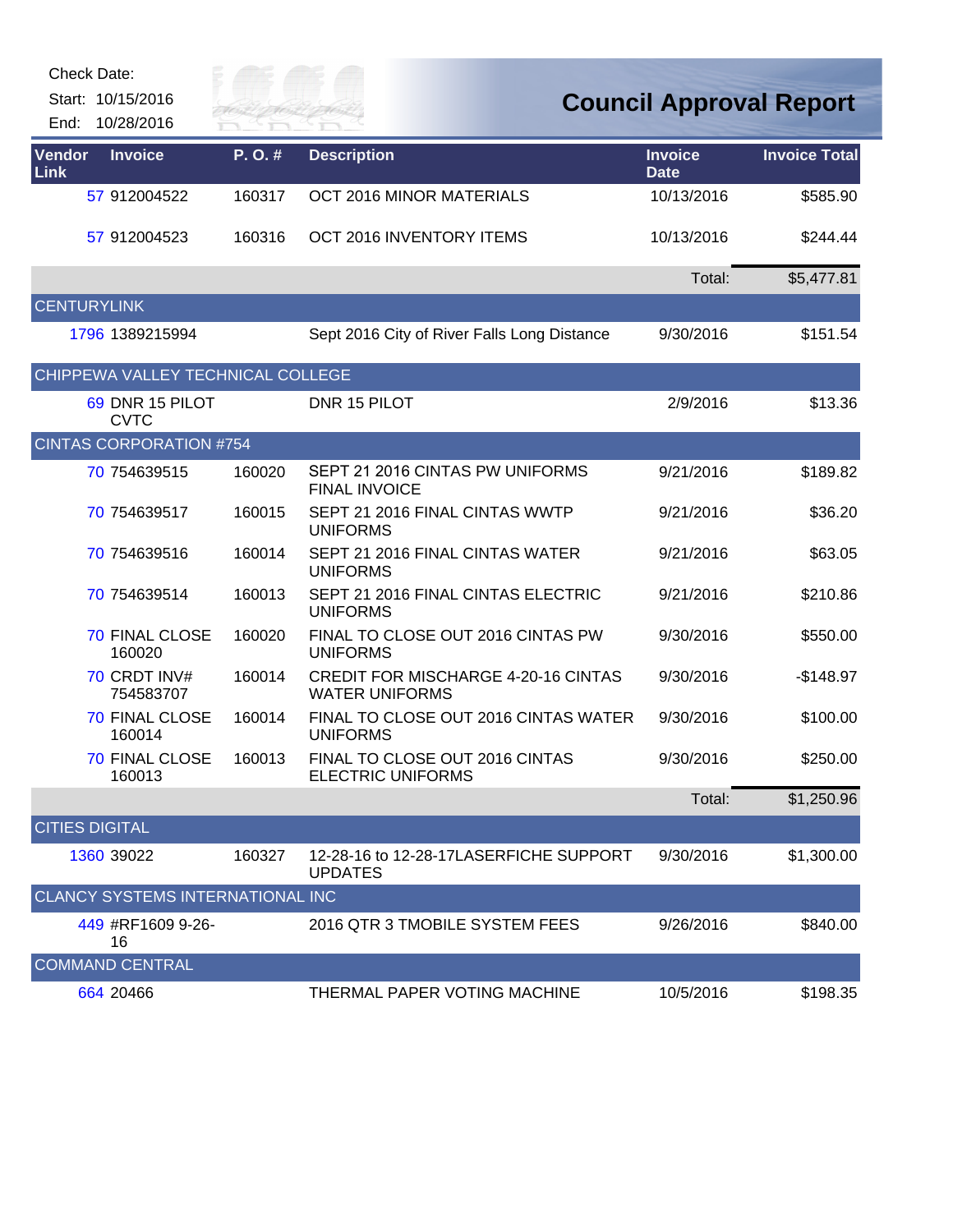

| Vendor<br><b>Link</b> | <b>Invoice</b>                     | P.O.#  | <b>Description</b>                                        | <b>Invoice</b><br><b>Date</b> | <b>Invoice Total</b> |
|-----------------------|------------------------------------|--------|-----------------------------------------------------------|-------------------------------|----------------------|
|                       | DARRELL'S SEPTIC SERVICE INC       |        |                                                           |                               |                      |
|                       | 85 48018                           |        | 10/03 PUMPED 432 S APOLLO RD WWTP                         | 10/3/2016                     | \$300.00             |
|                       | 85 48045                           |        | CLEANED SAND TRAPS PW FH AMB PD                           | 10/4/2016                     | \$900.00             |
|                       | 85 48078                           |        | 10/5 PUMPED 432 S APOLLO WWTP                             | 10/5/2016                     | \$300.00             |
|                       |                                    |        |                                                           | Total:                        | \$1,500.00           |
|                       | <b>DAVE'S TRANSMISSION INC</b>     |        |                                                           |                               |                      |
|                       | 435 14493                          |        | OIL CHANGE/TIRE ROTATION/INSPECTION<br>2014 FORD INTC     | 7/11/2016                     | \$52.99              |
|                       | 435 14614                          |        | OIL CHANGE/TIRE ROTATION/INSPECTION<br>2015 FORD          | 7/29/2016                     | \$52.99              |
|                       | 435 14661                          |        | OIL CHANGE/TIRE ROTATION/INSPECTION<br>2014 FORD EXPL     | 8/8/2016                      | \$52.99              |
|                       | 435 14687                          |        | OIL CHANGE/TIRE ROTATION/INSPECTION<br>2015 FORD INTR     | 8/12/2016                     | \$52.99              |
|                       | 435 14711                          |        | OIL CHANGE/TIRE ROTATION/INSPECTION<br>2012 CHV MALIB     | 8/17/2016                     | \$52.99              |
|                       | 435 14803                          |        | OIL CHANGE/FILTER/TIRE<br>ROTATION/INSPECTION SQUAD 2     | 9/6/2016                      | \$56.32              |
|                       | 435 14811                          |        | OIL CHANGE/TIRE ROTATION/INSPECTION<br>SQUAD <sub>3</sub> | 9/7/2016                      | \$52.99              |
|                       |                                    |        |                                                           | Total:                        | \$374.26             |
|                       | <b>DAVID E WILKENS INC</b>         |        |                                                           |                               |                      |
|                       | 160 116701                         |        | 9-7-16 TOW 2001 FORD TAUR RED 8195<br><b>WASSON LN</b>    | 9/7/2016                      | \$100.00             |
|                       | <b>DESIGNER PROPERTIES</b>         |        |                                                           |                               |                      |
|                       | 468 OCT 2016<br><b>SOLAR</b>       |        | OCT 2016 SOLAR REFUND 702 TROY ST<br>9364-00              | 10/6/2016                     | \$119.84             |
|                       | <b>EHLERS &amp; ASSOCIATES INC</b> |        |                                                           |                               |                      |
|                       | 100 71695                          | 160292 | <b>Continuing Disclosure Filing-2</b>                     | 10/7/2016                     | \$3,800.00           |
|                       | <b>ENTERPRISE FM TRUST</b>         |        |                                                           |                               |                      |
|                       | 456 FBN3103593                     | 160028 | OCT 2016 POOL CAR LEASE AND<br><b>MAINTENANCE</b>         | 10/5/2016                     | \$1,151.93           |
|                       | EO JOHNSON CO INC                  |        |                                                           |                               |                      |
|                       | 98 CNIN874418                      |        | PD CANON COPIER USAGE 6-19-16 to 9-18-<br>16              | 9/29/2016                     | \$164.05             |
|                       | 98 19490626                        |        | PD RICOH COPIER MAINT/LEASE AGRMNT                        | 10/4/2016                     | \$151.50             |
|                       | 98 i00325494                       |        | PD 10-25 to 11-24-16 CANON LEASE                          | 10/7/2016                     | \$105.00             |
|                       |                                    |        |                                                           | Total:                        | \$420.55             |
|                       | <b>EXPRESS PERSONNEL SERVICES</b>  |        |                                                           |                               |                      |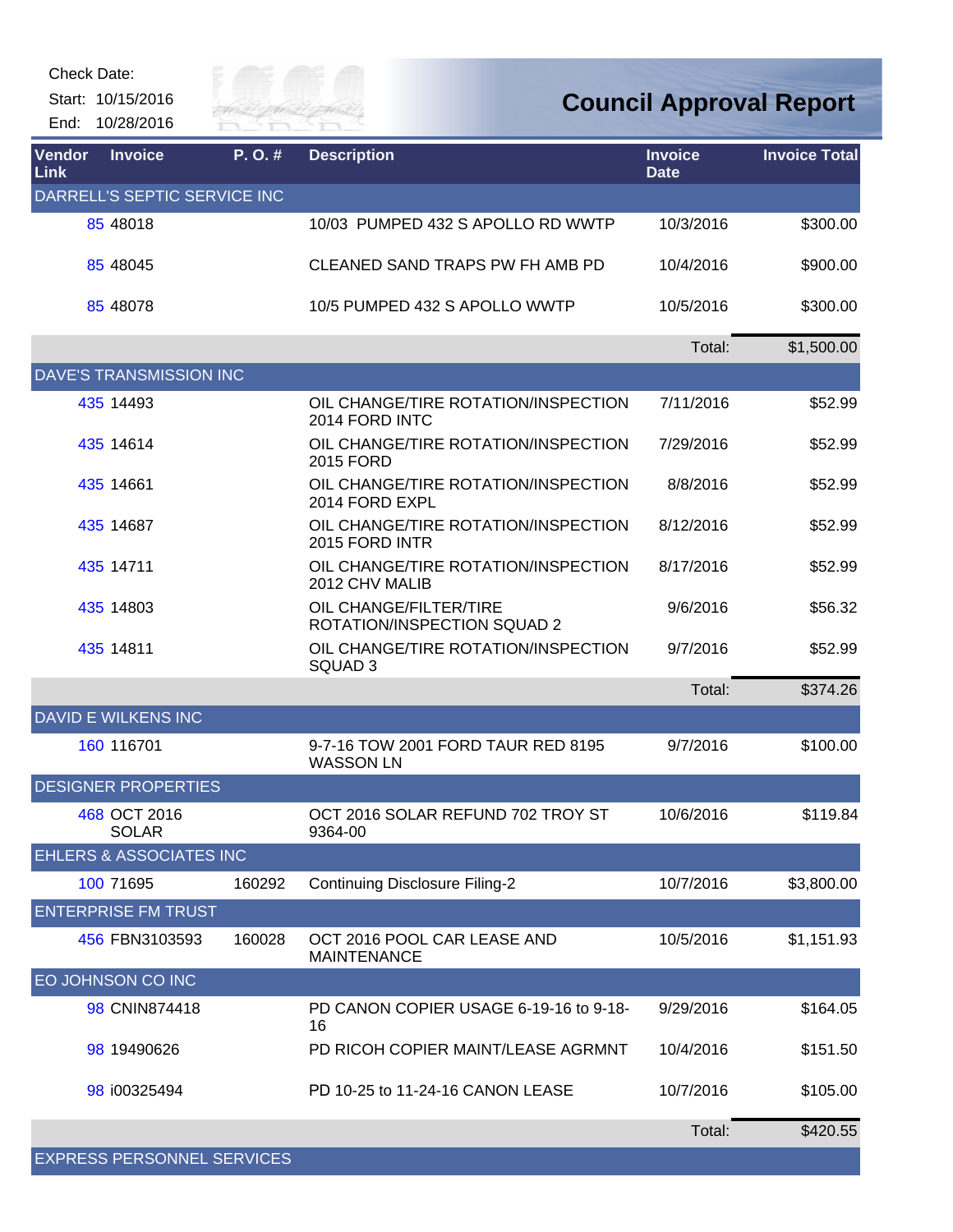Start: 10/15/2016 End: 10/28/2016



| Vendor<br>Link        | <b>Invoice</b>                         | P.O.#  | <b>Description</b>                                     | <b>Invoice</b><br><b>Date</b> | <b>Invoice Total</b> |
|-----------------------|----------------------------------------|--------|--------------------------------------------------------|-------------------------------|----------------------|
|                       | 109 17895680-1                         | 160137 | 40 HRS 9/25 seasonal labor summer 2016                 | 9/28/2016                     | \$671.60             |
|                       | 109 17923255-8                         |        | 40 HRS OCT 2016 SEASONAL LABOR<br>PARKS/STREETS        | 10/4/2016                     | \$671.60             |
|                       | 109 17923256-6                         |        | 36 HRS OCT 2016 PARKS/STREETS<br><b>SEASONAL LABOR</b> | 10/4/2016                     | \$604.44             |
|                       | 109 17957729-1                         |        | 40 HRS OCT 2016 PARKS/STREETS<br><b>SEASONAL LABOR</b> | 10/11/2016                    | \$671.60             |
|                       |                                        |        |                                                        | Total:                        | \$2,619.24           |
|                       | <b>FBG SERVICE CORPORATION</b>         |        |                                                        |                               |                      |
|                       | 364 781102                             | 160068 | <b>SEPTEMBER 2016 Cleaning Contract</b>                | 9/30/2016                     | \$4,529.79           |
|                       | 364 781357                             | 160304 | 2016 LIBRARY Annual Floor Maintenance                  | 9/30/2016                     | \$3,431.06           |
|                       |                                        |        |                                                        | Total:                        | \$7,960.85           |
| <b>FIRE CATT LLC</b>  |                                        |        |                                                        |                               |                      |
|                       | 1400 WI-5513                           | 160320 | FIRE HOSE TESTING                                      | 10/3/2016                     | \$2,397.75           |
|                       | FIRST NATIONAL BANK OF RIVER FALLS INC |        |                                                        |                               |                      |
|                       | 115 120933 10-28-<br>16                |        | 2011 STORM/PARKS LOAN FINAL PAYMENT                    | 10/28/2016                    | \$22,308.08          |
|                       | FORUM COMMUNICATION CO                 |        |                                                        |                               |                      |
|                       | 234 1768407                            |        | 2016 FIRE DEPT OPEN HOUSE<br><b>ADVERTISEMENTS</b>     | 9/30/2016                     | \$389.00             |
|                       | 234 1768374                            |        | SEPT 2016 ADVERTISING                                  | 9/30/2016                     | \$771.69             |
|                       |                                        |        |                                                        | Total:                        | \$1,160.69           |
| <b>FREEMAN, JAMES</b> |                                        |        |                                                        |                               |                      |
|                       | 389 OCT 2016<br><b>SOLAR</b>           |        | OCT 2016 SOLAR REFUND 126 1/2 S MAIN<br>ST 9363-00     | 10/6/2016                     | \$123.14             |
|                       | <b>GENERAL COMMUNICATIONS INC</b>      |        |                                                        |                               |                      |
|                       | 126 231580                             | 160281 | OCTOBER 2016 Replace radio repeater                    | 10/12/2016                    | \$2,301.97           |
|                       | <b>GOODIN COMPANY</b>                  |        |                                                        |                               |                      |
|                       | 127 10138791-100                       |        | <b>AIR FILTERS</b>                                     | 10/7/2016                     | \$105.26             |
| <b>GRACE PAULSON</b>  |                                        |        |                                                        |                               |                      |
|                       | 937 OCT 2016<br><b>SOLAR</b>           |        | OCT 2016 SOLAR REFUND 1036 COUNTY<br>RD M 5856-00      | 10/6/2016                     | \$69.29              |
| <b>GRAPHIC DESIGN</b> |                                        |        |                                                        |                               |                      |
|                       | 598 QB14776                            | 160004 | SEPT 2016 CITY NEWSLETTER                              | 9/15/2016                     | \$4,535.19           |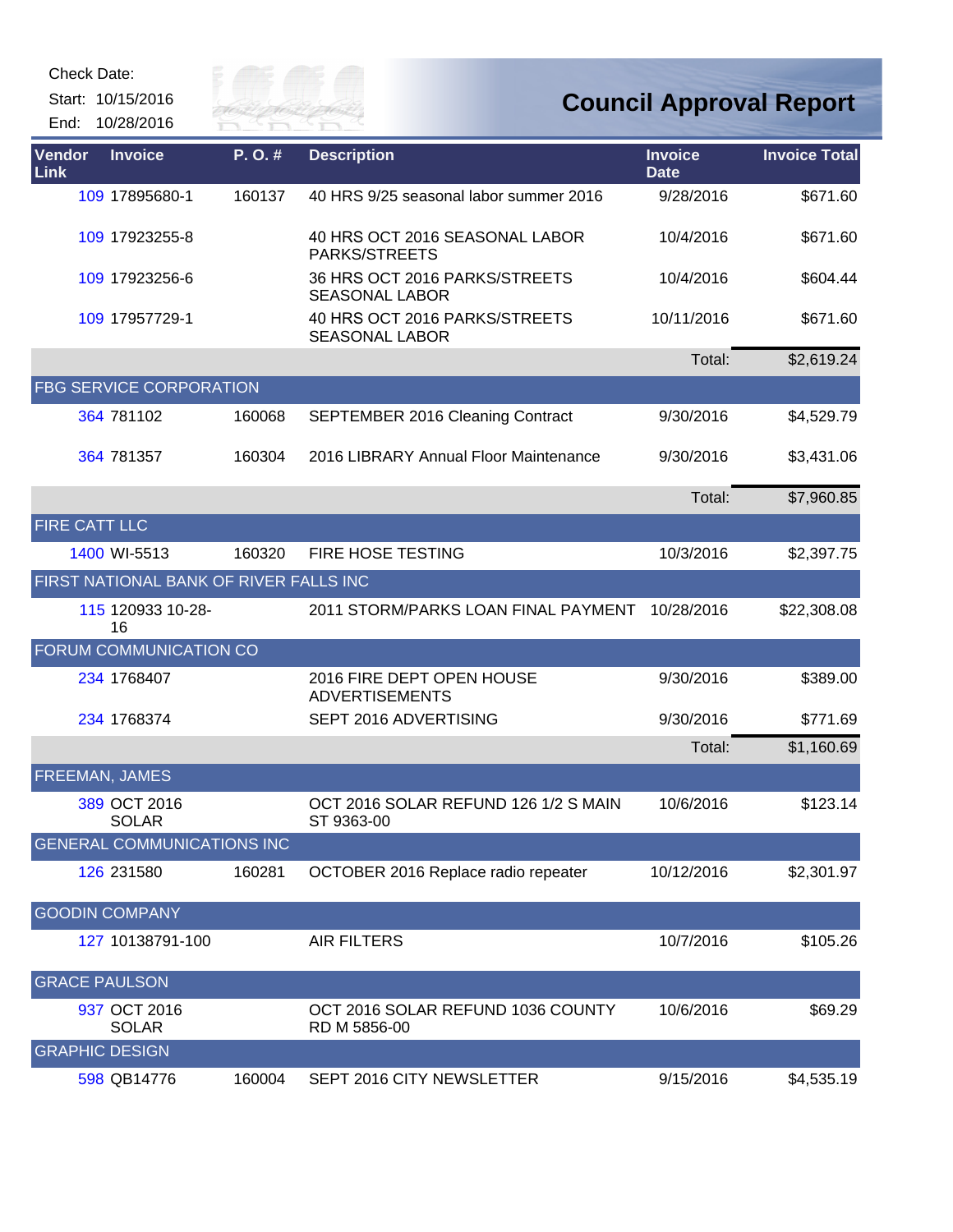| <b>Check Date:</b>                         |                       |                                                      |                                |                      |
|--------------------------------------------|-----------------------|------------------------------------------------------|--------------------------------|----------------------|
| Start: 10/15/2016<br>10/28/2016<br>End:    | Silly of<br>RIVER FAI |                                                      | <b>Council Approval Report</b> |                      |
| Vendor<br><b>Invoice</b><br>Link           | P.O.#                 | <b>Description</b>                                   | <b>Invoice</b><br><b>Date</b>  | <b>Invoice Total</b> |
| HANTEN BROADCASTING COMPANY INC            |                       |                                                      |                                |                      |
| 306 SEPT 2016                              |                       | SEPT SPORTSCASTERS CLUB                              | 9/30/2016                      | \$60.00              |
| <b>HAWKINS INC</b>                         |                       |                                                      |                                |                      |
| 133 3958786                                | 160042                | <b>WATER DEPT - CHEMICALS</b>                        | 9/28/2016                      | \$2,662.19           |
| 133 3960632                                |                       | CHLORINE/ANTIFOAM                                    | 9/29/2016                      | \$461.80             |
|                                            |                       |                                                      | Total:                         | \$3,123.99           |
| HOFFMAN & MCNAMARA CO                      |                       |                                                      |                                |                      |
| 2484 7448                                  | 160308                | 2016 Fall Planting-Sterling Ponds                    | 9/30/2016                      | \$32,401.00          |
| HUEBSCH LAUNDRY COMPANY                    |                       |                                                      |                                |                      |
| 146 3747255                                |                       | 10/12 MAT SERVICE                                    | 10/12/2016                     | \$37.23              |
| 146 3747246                                |                       | 10/12 RF PW MAT SERVICE                              | 10/12/2016                     | \$35.15              |
| 146 374 6594                               | 160293                | HUEBSCH ELECTRIC UNIFORMS                            | 10/12/2016                     | \$186.78             |
| 146 374 6581                               | 160298                | <b>HUEBSCH PW UNIFORMS</b>                           | 10/12/2016                     | \$132.24             |
| 146 3744518                                | 160298                | <b>HUEBSCH PW UNIFORMS</b>                           | 10/12/2016                     | \$41.82              |
|                                            |                       |                                                      | Total:                         | \$433.22             |
| HUMANE SOCIETY OF GOODHUE                  |                       |                                                      |                                |                      |
| 737 560                                    |                       | CAT FOUND 8-4-16                                     | 9/7/2016                       | \$65.00              |
| 737 574                                    |                       | CAT FOUND 9-19-16 BLOCK OF ORANGE ST                 | 10/5/2016                      | \$65.00              |
|                                            |                       |                                                      | Total:                         | \$130.00             |
| INDUSTRIAL HEALTH SERVICES NETWORK INC     |                       |                                                      |                                |                      |
| 948 109177                                 |                       | 9-8-16 LAB TESTING SERVICES                          | 9/30/2016                      | \$67.90              |
| <b>INFOSEND INC</b>                        |                       |                                                      |                                |                      |
| 150 111454                                 | 160055                | SEPT 2016 RFMU PRINT/STUFF/MAIL<br><b>STATEMENTS</b> | 10/7/2016                      | \$3,111.43           |
| <b>JENSEN, PAUL</b>                        |                       |                                                      |                                |                      |
| 1762 PER DIEM 10-<br>28-16                 |                       | WISC DELLS 2016 TRACS CONFERENCE                     | 10/5/2016                      | \$75.50              |
| JOHNSON, MELINDA                           |                       |                                                      |                                |                      |
| 1266 147.50                                |                       | <b>MADISON 2016 TIPSS TRAINING</b>                   | 10/3/2016                      | \$147.50             |
| <b>KENNETT, MATTHEW</b>                    |                       |                                                      |                                |                      |
| 482 PER DIEM 10-<br>28-16                  |                       | WISC DELLS 2016 BADGER TRACS<br><b>CONFERENCE</b>    | 10/5/2016                      | \$75.50              |
| KINNICROIX & RIVER FALLS VETERINERY CLINIC |                       |                                                      |                                |                      |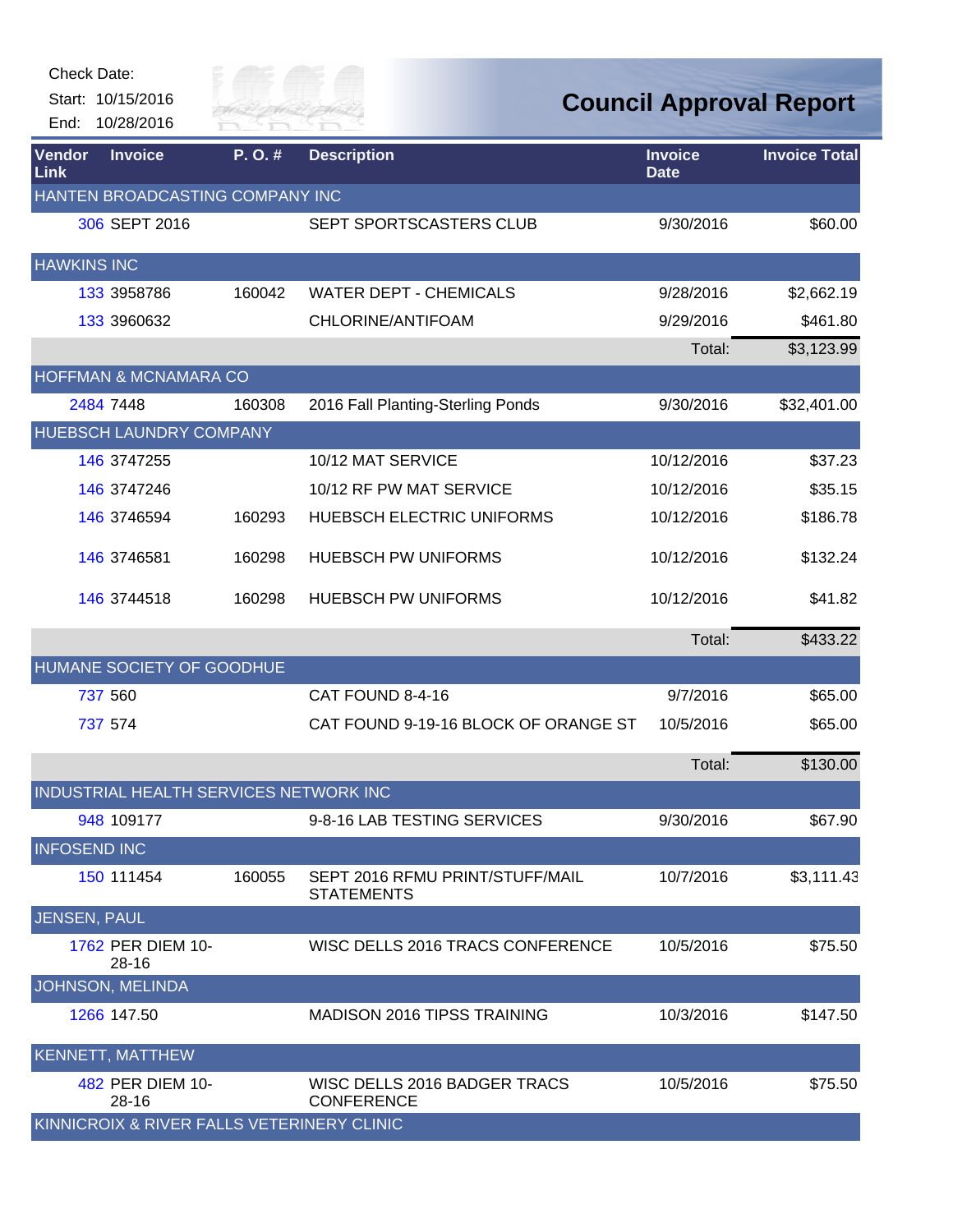Start: 10/15/2016 End: 10/28/2016



| Vendor<br>Link | <b>Invoice</b>                      | P.O.#  | <b>Description</b>                                          | <b>Invoice</b><br><b>Date</b> | <b>Invoice Total</b> |
|----------------|-------------------------------------|--------|-------------------------------------------------------------|-------------------------------|----------------------|
|                | 437 10996                           |        | 9-19-16 OFFICE VISIT/EXAM/RABIES<br><b>VACCINE</b>          | 9/19/2016                     | \$91.00              |
|                | 437 11201                           |        | 10-5-16 OFFICE VISIT/EXAM RABIES<br><b>VACCINE</b>          | 10/5/2016                     | \$91.00              |
|                |                                     |        |                                                             | Total:                        | \$182.00             |
|                | <b>KRAUSE POWER ENGINEERING LLC</b> |        |                                                             |                               |                      |
|                | 171 10/08/16                        | 150223 | SEPT DESIGN SERVICES FOR<br><b>POWERPLANT</b>               | 10/8/2016                     | \$16,473.65          |
|                | LEAGUE OF MINNESOTA CITIES          |        |                                                             |                               |                      |
|                | 660 239327                          |        | AUGUST CITY CLERK JOB AD                                    | 9/6/2016                      | \$257.13             |
|                | 660 239722                          |        | 8/29-9/12 HR COORD JOB AD                                   | 9/19/2016                     | \$150.00             |
|                |                                     |        |                                                             | Total:                        | \$407.13             |
|                | LOFFLER COMPANIES INC               |        |                                                             |                               |                      |
|                | 182 2335707                         |        | SK-602 STAPLES FOR KONICA MAILROOM<br><b>PRINTER</b>        | 9/27/2016                     | \$156.16             |
|                | 182 2336640                         |        | <b>MS-10A STAPLES FOR KONICA MAILROOM</b><br><b>PRINTER</b> | 9/28/2016                     | \$172.00             |
|                | 182 172910                          |        | RETURN STAPLES SK-602 FOR KONICA<br><b>MAILROOM</b>         | 10/4/2016                     | $-$156.16$           |
|                | 182 2343458                         |        | SAVIN 10/15-11/14 BASE / OVERAGE<br>09/15-10/14             | 10/5/2016                     | \$153.31             |
|                | 182 2343459                         |        | SAVIN 10/15-11/14 BASE / OVERAGE<br>09/15-10/14             | 10/5/2016                     | \$164.64             |
|                | 182 314749649                       |        | PW KONICA 9-21-16-10-21-16 BASE/<br>8-21-9-21-16 OVRG       | 10/21/2016                    | \$225.06             |
|                | 182 314749730                       |        | AMB KONICA 9-5-16-10-5-16<br>BASE/8-5-9-5-16 OVRG           | 10/21/2016                    | \$153.25             |
|                |                                     |        |                                                             | Total:                        | \$868.26             |
|                | MIRON CONSTRUCTION CO INC           |        |                                                             |                               |                      |
|                | 2211 2567-11 MIRON<br><b>CONSTR</b> |        | RFMU REFUND OVERPAYMENT 514 N 8TH<br>ST 2567-11             | 10/10/2016                    | \$184.85             |
|                | 2211 2568-04 MIRON<br><b>CONSTR</b> |        | RFMU REFUND OVERPAYMENT 516 N 8TH<br>ST 2568-04             | 10/10/2016                    | \$198.42             |
|                |                                     |        |                                                             | Total:                        | \$383.27             |
|                | MSA PROFESSIONAL SERVICES, INC.     |        |                                                             |                               |                      |
|                | 1284 R07949009.0 #7 160142          |        | 08/28/16-10/1/16 Engineering & Construction<br>Mgm          | 10/6/2016                     | \$26,998.50          |
|                | MY RECEPTIONIST INC                 |        |                                                             |                               |                      |
|                | 192 S022031019                      | 160121 | 9-21-16 -10-18-16 EST AFTER HOURS<br>PHONE SERVICES         | 10/19/2016                    | \$167.87             |
|                | NORTHERN LAKE SERVICE INC           |        |                                                             |                               |                      |
|                | 200 303315                          |        | DW SAMPLES 9/20 & 9/19                                      | 10/4/2016                     | \$280.00             |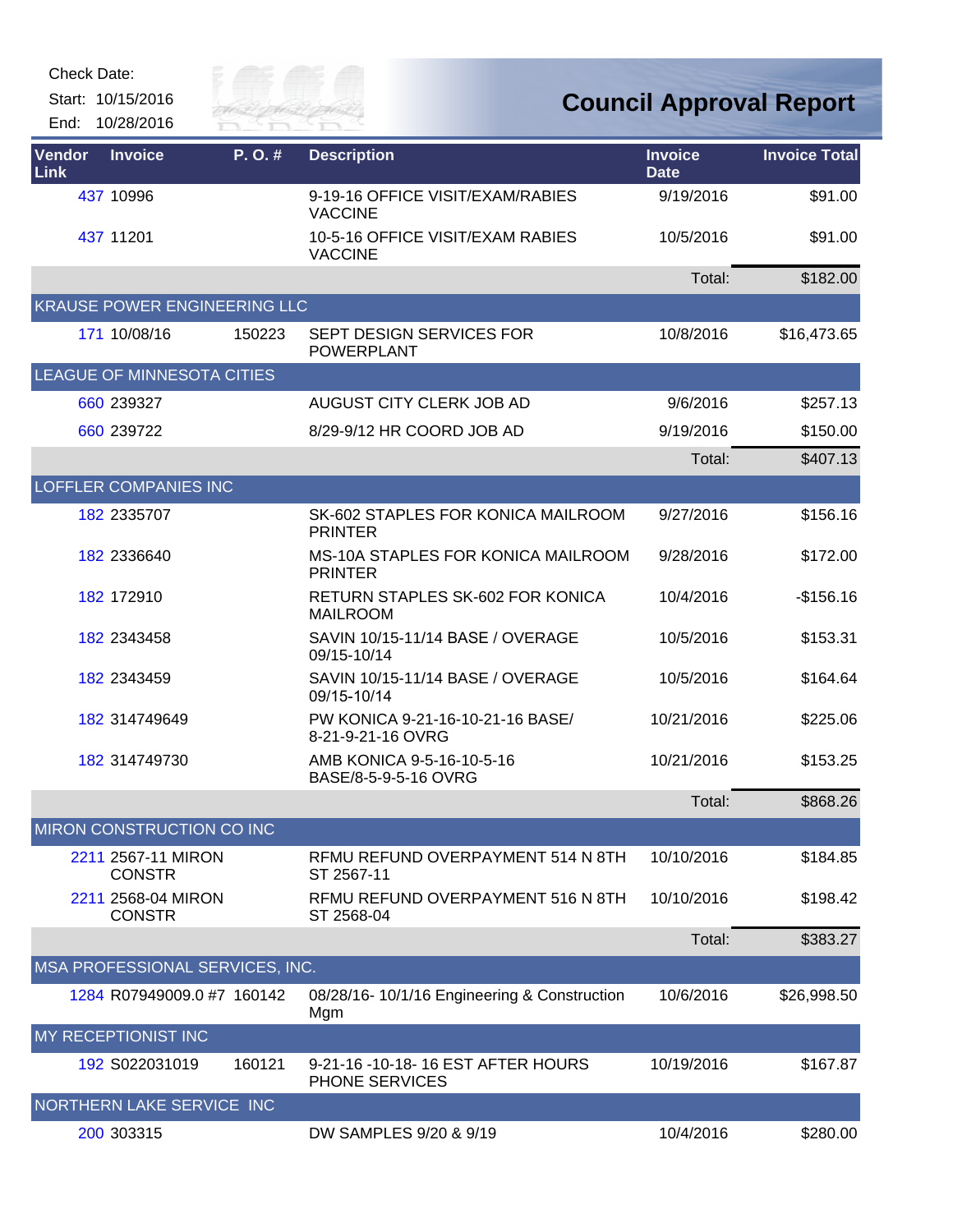

| Vendor<br><b>Link</b>            | <b>Invoice</b>                                | P.O.# | <b>Description</b>                                           | <b>Invoice</b><br><b>Date</b> | <b>Invoice Total</b> |  |  |  |
|----------------------------------|-----------------------------------------------|-------|--------------------------------------------------------------|-------------------------------|----------------------|--|--|--|
| NORTHERN STATES POWER COMPANY WI |                                               |       |                                                              |                               |                      |  |  |  |
|                                  | 344 52-0011407062-<br>0                       |       | UNUSED ENERGY ASSTNC TO MICHELLE<br><b>LARSON C/O XCEL</b>   | 10/21/2016                    | \$36.35              |  |  |  |
|                                  | ONE TIME PAY VENDOR                           |       |                                                              |                               |                      |  |  |  |
|                                  | 9999 1540-14 LEWIS<br><b>JEREMY</b>           |       | RFMU REFUND OVERPAYMENT 403<br>WASSON CT #13 1540-14         | 10/10/2016                    | \$96.88              |  |  |  |
|                                  | 9999 1557-13<br><b>KJETLAND S&amp;R</b>       |       | RFMU REFUND OVERPAYMENT 403<br>WASSON CT #23 1557-13         | 10/10/2016                    | \$169.87             |  |  |  |
|                                  | 9999 1590-05 VIRKS<br><b>ABBY</b>             |       | RFMU REFUND OVERPAYMENT 517<br>WASSON CT #43 1590-05         | 10/10/2016                    | \$77.13              |  |  |  |
|                                  | 9999 1598-15<br><b>KULZER TYLER</b>           |       | RFMU REFUND OVERPAYMENT 517<br>WASSON CT #46 1598-15         | 10/10/2016                    | \$173.42             |  |  |  |
|                                  | 9999 2450-05<br><b>DROHER P&amp;T</b>         |       | RFMU REFUND OVERPAYMENT 315 N 4TH<br>ST 2450-05              | 10/10/2016                    | \$105.00             |  |  |  |
|                                  | 9999 3243-01<br><b>WHITNEY JANE</b>           |       | RFMU REFUND OVERPAYMENT 308 N<br><b>WASSON LN 3243-01</b>    | 10/10/2016                    | \$294.76             |  |  |  |
|                                  | 9999 3341-00 MAY<br><b>LAWRENCE</b>           |       | RFMU REFUND OVERPAYMENT 2624 GOLF<br><b>VIEW DR 3341-00</b>  | 10/10/2016                    | \$211.57             |  |  |  |
|                                  | 9999 3888-14<br>MOELLER-ROY                   |       | RFMU RFUND OVERPAYMENT 235 W<br>JOHNSON ST #6 3888-14        | 10/10/2016                    | \$74.22              |  |  |  |
|                                  | 9999 3931-17                                  |       | RFMU RFUND OVERPAYMENT 315 W<br>JOHNSON ST #4 3931-17        | 10/10/2016                    | \$78.99              |  |  |  |
|                                  | 9999 3969-06<br><b>POHLMAN</b><br><b>ANNE</b> |       | RFMU REFUND OVERPAYMENT 1204<br><b>BARTOSH LN#5 3969-06</b>  | 10/10/2016                    | \$46.06              |  |  |  |
|                                  | 9999 4221-16<br><b>PORTEN</b><br><b>SAMUE</b> |       | RFMU REFUND OVERPAYMENT 230 W<br><b>JOHNSON ST</b>           | 10/10/2016                    | \$102.52             |  |  |  |
|                                  | 9999 4338-12<br><b>SCHMITZ ANDR</b>           |       | RFMU REFUND OVERPAYMENT 1340 S<br><b>MAIN ST</b>             | 10/10/2016                    | \$49.09              |  |  |  |
|                                  | 9999 4593-17<br><b>RUSSELL</b><br>ZACH        |       | RFMU REFUND OVERPAYMENT 905<br><b>SYCAMORE ST #B 4593-17</b> | 10/10/2016                    | \$68.40              |  |  |  |
|                                  | 9999 4856-00 SYMES<br>TIM                     |       | RFMU REFUND OVERPAYMENT 320<br>ROOSEVELT ST                  | 10/10/2016                    | \$135.22             |  |  |  |
|                                  | 9999 5162-16<br>SIMONET J&S                   |       | RFMU REFUND OVERPAYMENT                                      | 10/10/2016                    | \$199.98             |  |  |  |
|                                  | 9999 5328-02 FITZL<br><b>MICHAE</b>           |       | RFMU REFUND OVERPAYMENT 607 PINE<br><b>RIDGE TER</b>         | 10/10/2016                    | \$45.14              |  |  |  |
|                                  | 9999 5374-04<br>POLLEY JARED                  |       | RFMU REFUND OVERPAYMENT 514 N<br><b>FALLS ST 5374-04</b>     | 10/10/2016                    | \$8.07               |  |  |  |
|                                  | 9999 5715-01                                  |       | RFMU REFUND OVERPAYMENT 102 N<br><b>FREMONT ST</b>           | 10/10/2016                    | \$8.00               |  |  |  |
|                                  | 9999 5980-18<br><b>HOMAN CRAIG</b>            |       | RFMU RFUND OVERPAYMENT 1528 S<br>WASSON LN #1 5980-18        | 10/10/2016                    | \$49.62              |  |  |  |
|                                  | 9999 5998-18                                  |       | RFMU RFUND OVERPAYMENT 1528 S<br>WASSON LN #7 5998-18        | 10/10/2016                    | \$50.80              |  |  |  |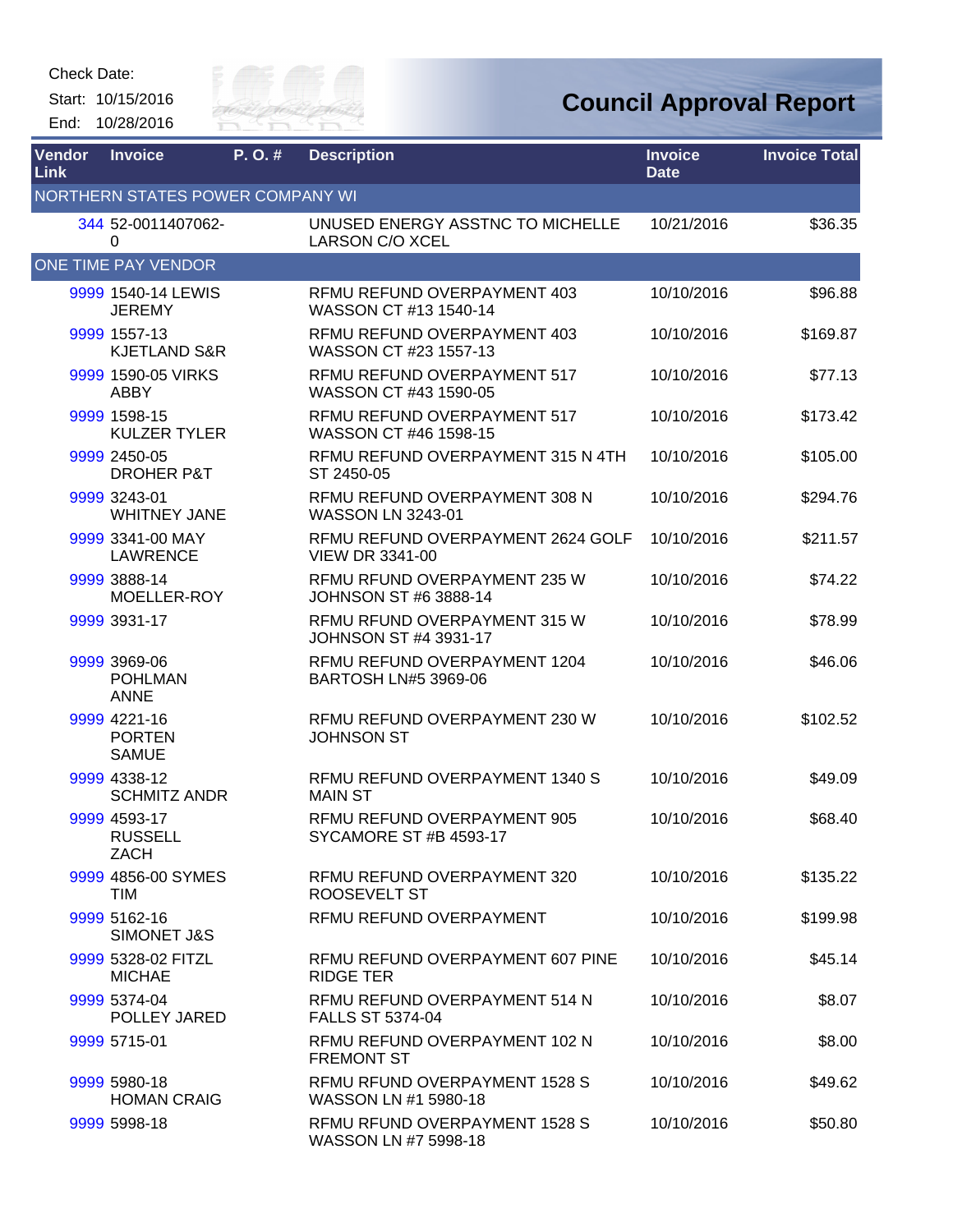Start: 10/15/2016 End: 10/28/2016



| Vendor<br><b>Link</b> | <b>Invoice</b>                                 | P. O. # | <b>Description</b>                                              | <b>Invoice</b><br><b>Date</b> | <b>Invoice Total</b> |
|-----------------------|------------------------------------------------|---------|-----------------------------------------------------------------|-------------------------------|----------------------|
|                       | 9999 6225-22                                   |         | RFMU RFUND OVERPAYMENT 1431<br>WILDCAT CT#109 6225-22           | 10/10/2016                    | \$62.01              |
|                       | 9999 6513-20<br><b>PENKERT</b><br><b>PROP</b>  |         | RFMU REFUND OVERPAYMENT 1495<br>RIVERSIDE DR #213               | 10/10/2016                    | \$43.26              |
|                       | 9999 7686-01<br><b>BESEMAN</b><br><b>DURO</b>  |         | RFMU RFND OVRPYMNT 104 SUNWOOD<br><b>VALLEY LN 7686-01</b>      | 10/10/2016                    | \$158.03             |
|                       | 9999 7980-03<br><b>LAURIE LARSO</b>            |         | RFMU REFUND OVERPAYMENT 3196<br><b>DERBY ST 7980-03</b>         | 10/10/2016                    | \$46.94              |
|                       | 9999 8321-01<br><b>AGRIMSON</b><br><b>JOS</b>  |         | RFMU REFUND OVERPAYMENT 1551<br>ROCKY BRANCH CT                 | 10/10/2016                    | \$39.57              |
|                       | 9999 8559-04<br><b>ROUSSOPOUL</b><br><b>OS</b> |         | RFMU RFND OVRPMNT 3533 A STRLNG<br><b>HEIGHTS DR 8559-04</b>    | 10/10/2016                    | \$38.80              |
|                       | 9999 9512-00<br><b>KEENEY P&amp;L</b>          |         | RFMU RFUND OVERPAYMENT 722<br>MEREDITH CIRCLE 9512-00           | 10/10/2016                    | \$119.50             |
|                       | 9999 9650-00<br><b>JOHNSON</b><br><b>ANNA</b>  |         | RFMU REFUND OVERPAYMENT 1041 STATE 10/10/2016<br>ST #44 9650-00 |                               | \$29.22              |
|                       | 9999 R HUDSON                                  |         | REFUND 5972-14 1536 S WASSON LN                                 | 10/10/2016                    | \$85.28              |
|                       | 9999 A BEAN                                    |         | 4098-13 1105 BARTOSH LN #2                                      | 10/10/2016                    | \$20.62              |
|                       | 9999 B930793-3 10-<br>$13 - 16$                |         | CITATION#B930793-3 OVERPAYMENT                                  | 10/13/2016                    | \$25.80              |
|                       | 9999 BC39425001676<br>752                      |         | OCT 2016 REFUND LOST LIBRARY<br><b>MATERIALS</b>                | 10/14/2016                    | \$9.99               |
|                       |                                                |         |                                                                 | Total:                        | \$2,723.76           |
|                       | PIERCE COUNTY HIGHWAY DEPT                     |         |                                                                 |                               |                      |
|                       | 453 160929                                     |         | <b>CRUSHED ROCK</b>                                             | 10/7/2016                     | \$1,222.65           |
|                       | PIERCE COUNTY TREASURER                        |         |                                                                 |                               |                      |
|                       | 210 SEPT 2016                                  |         | SEPT 2016 JAIL DWI INTERLOCK                                    | 10/9/2016                     | \$1,354.20           |
|                       | RIVER FALLS CHAMBER OF COMMERCE INC            |         |                                                                 |                               |                      |
|                       | 225 14338                                      |         | LEADERSHIP ENROLLMENT K THILL                                   | 9/28/2016                     | \$800.00             |
|                       | 225 14337                                      |         | LEADERSHIP ENROLLMENT K SCHREINER                               | 9/28/2016                     | \$800.00             |
|                       | 225 14352                                      |         | <b>RFMU CHAMBER CHECKS</b>                                      | 10/5/2016                     | \$10.00              |
|                       |                                                |         |                                                                 | Total:                        | \$1,610.00           |
|                       | <b>RIVER FALLS ROTARY</b>                      |         |                                                                 |                               |                      |
|                       | 458 1672                                       |         | 4TH QUARTER DUES SCOTT NELSON                                   | 10/3/2016                     | \$115.00             |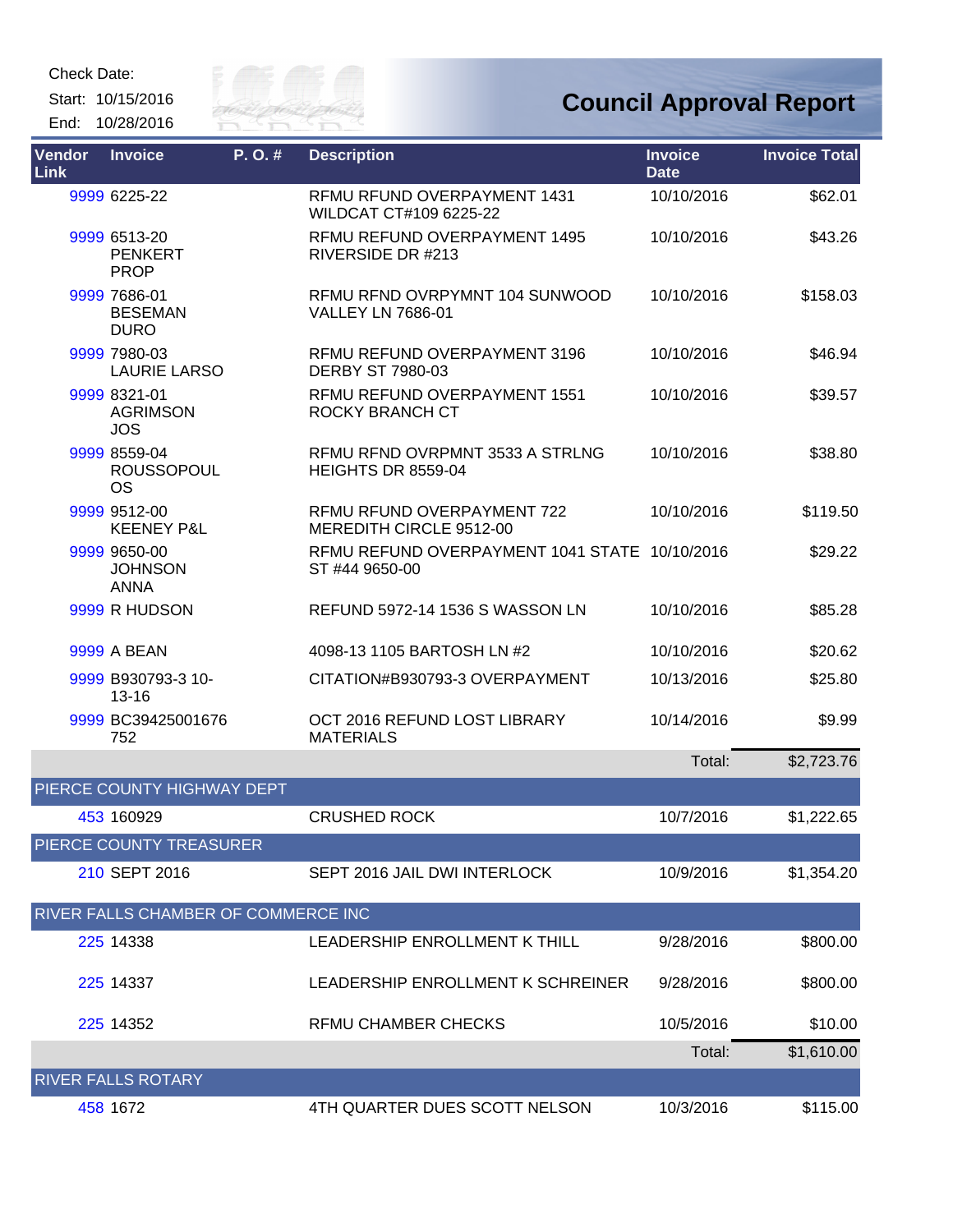| Check Date:<br>End:  | Start: 10/15/2016<br>10/28/2016         | sity of | <b>TVER FAI</b>                                              |                               | <b>Council Approval Report</b> |
|----------------------|-----------------------------------------|---------|--------------------------------------------------------------|-------------------------------|--------------------------------|
| Vendor<br>Link       | <b>Invoice</b>                          | P.O.#   | <b>Description</b>                                           | <b>Invoice</b><br><b>Date</b> | <b>Invoice Total</b>           |
|                      | RIVER FALLS SCHOOL DISTRICT             |         |                                                              |                               |                                |
|                      | <b>229 DNR 15 RFSD</b>                  |         | DNR 15 PILOT                                                 | 2/9/2016                      | \$154.40                       |
| <b>RUNNING INC</b>   |                                         |         |                                                              |                               |                                |
|                      | 1573 15559                              | 160063  | September Taxi Management Services                           | 10/10/2016                    | \$15,510.62                    |
|                      | RURAL ELECTRIC SUPPLY COOPERATIVE       |         |                                                              |                               |                                |
|                      | 221 658420-00                           | 160310  | <b>MINOR MATERIALS</b>                                       | 10/5/2016                     | \$600.12                       |
|                      | 221 659713-00                           | 160322  | OCT 2016 ELBOW JACKETS / ELBOW TAP<br>PLUGS INVENTORY        | 10/17/2016                    | \$1,565.88                     |
|                      |                                         |         |                                                              | Total:                        | \$2,166.00                     |
| <b>SAVATREE</b>      |                                         |         |                                                              |                               |                                |
|                      | 772 1137664-1                           | 160190  | removal of dead trees in park                                | 9/26/2016                     | \$440.00                       |
|                      | 772 1137664                             | 160140  | 2016 Annual Tree Trimming                                    | 9/26/2016                     | \$2,620.00                     |
|                      |                                         |         |                                                              | Total:                        | \$3,060.00                     |
|                      | <b>SCHMITT TIMBER</b>                   |         |                                                              |                               |                                |
|                      | 1359 10/11/16                           |         | 2 2 X 2 X 16 OAK                                             | 10/11/2016                    | \$80.00                        |
|                      | 1359 10/11/16 -1                        |         | 21/2X12X12 PINE                                              | 10/11/2016                    | \$280.80                       |
|                      |                                         |         |                                                              | Total:                        | \$360.80                       |
|                      | <b>SCHNEIDER LAWN CARE SERVICES LLC</b> |         |                                                              |                               |                                |
|                      | 1144 1742                               |         | LAWN MAINTENANCE 9/12 9/28                                   | 10/3/2016                     | \$70.00                        |
|                      | SHORT ELLIOTT HENDRICKSON INC           |         |                                                              |                               |                                |
|                      | 244 321619                              | 160271  | SERVICE THRU 8/31 Kinni Corridor and<br>Hydroelectr          | 9/26/2016                     | \$1,076.88                     |
|                      | 244 321713                              | 150377  | Services Thru 09/30 Engineering Services<br>Phase II         | 10/6/2016                     | \$2,028.81                     |
|                      | 244 321795                              | 160205  | Service thru 9/30 Lk George Tr (Heritage -Divisi             | 10/7/2016                     | \$4,064.78                     |
|                      | 244 321797                              | 160212  | Service thru 10/07 Concept Design Options,<br>SMain          | 10/7/2016                     | \$4,879.09                     |
|                      |                                         |         |                                                              | Total:                        | \$12,049.56                    |
| <b>SIMPSON, SCOT</b> |                                         |         |                                                              |                               |                                |
|                      | 953 10-4-16 MLG<br><b>RMBRSMNT</b>      |         | 10-4-16 EDEN PRAIRIE MEETING MILEAGE<br><b>REIMBURSEMENT</b> | 10/11/2016                    | \$54.54                        |
| <b>SNYDER LOGAN</b>  |                                         |         |                                                              |                               |                                |
|                      | 2016 10-28-16 MILG<br><b>RMBRSM</b>     |         | MILEAGE REIMBURSEMENT FOR TRAINING<br>AT CVTC EAU CLA        | 9/28/2016                     | \$253.80                       |
|                      | <b>SOUTH FORK CAFE INC</b>              |         |                                                              |                               |                                |
|                      | 250 2444                                |         | LANDLORD CONNECT 9/29 65                                     | 9/29/2016                     | \$843.70                       |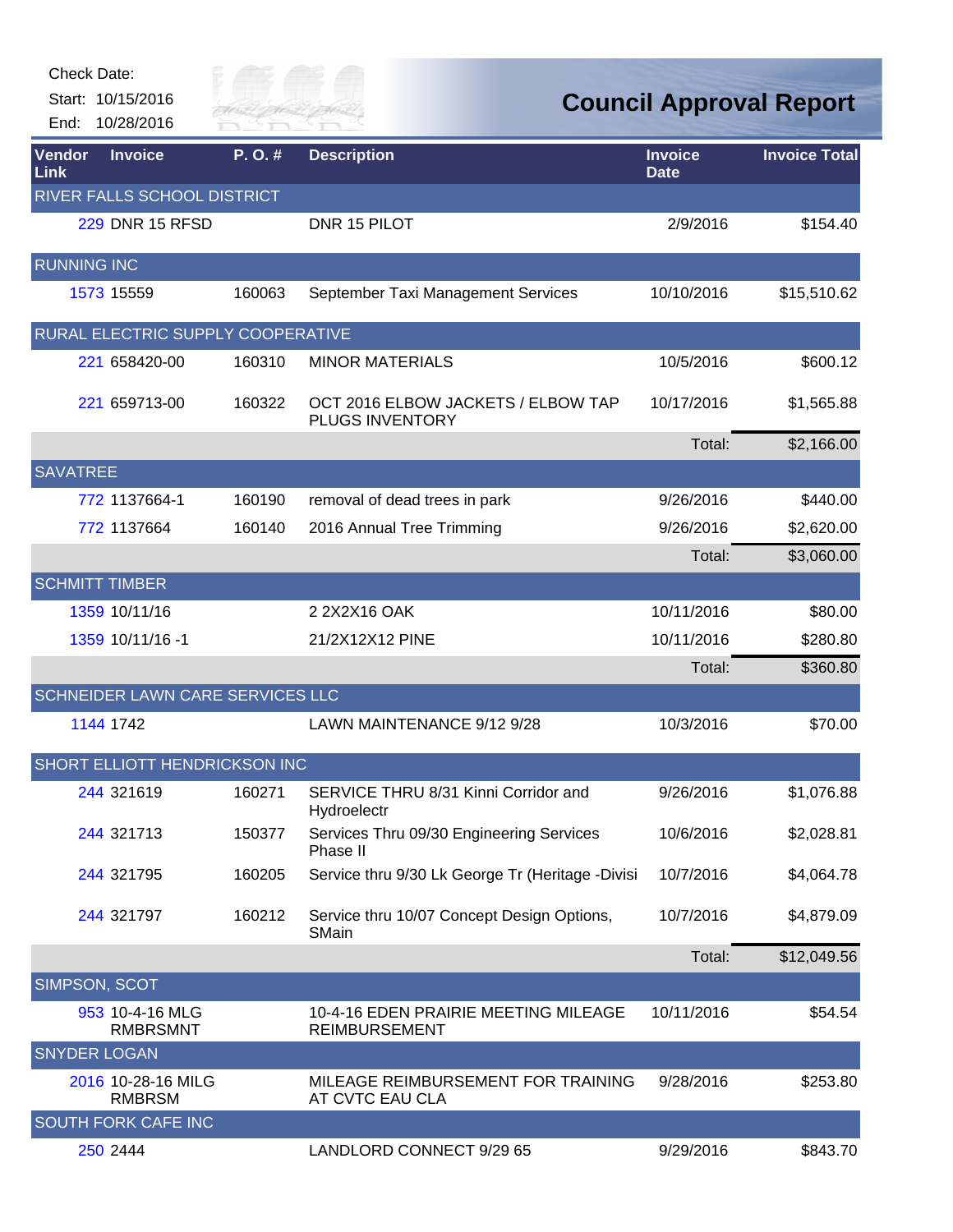| Check Date:<br>End: | Start: 10/15/2016<br>10/28/2016           | City of<br>River Fai |                                                             |                               | <b>Council Approval Report</b> |
|---------------------|-------------------------------------------|----------------------|-------------------------------------------------------------|-------------------------------|--------------------------------|
| Vendor<br>Link      | <b>Invoice</b>                            | P.O.#                | <b>Description</b>                                          | <b>Invoice</b><br><b>Date</b> | <b>Invoice Total</b>           |
|                     | 250 2454                                  |                      | <b>BREAKING THE CYLE EVENT</b>                              | 10/6/2016                     | \$265.50                       |
|                     |                                           |                      |                                                             | Total:                        | \$1,109.20                     |
|                     | <b>ST CROIX COUNTY HIGHWAY DEPARTMENT</b> |                      |                                                             |                               |                                |
|                     | 956 900                                   | 160107               | 9/11-9/24 spray patching                                    | 10/6/2016                     | \$2,379.63                     |
|                     | <b>ST CROIX COUNTY TREASURER</b>          |                      |                                                             |                               |                                |
|                     | 252 DNR 15 ST<br><b>CROIX CNTY</b>        |                      | DNR 15 PILOT                                                | 2/9/2016                      | \$56.15                        |
|                     | 252 SEPT 2016                             |                      | <b>SEPT JAIL DWI INTERLOCK</b>                              | 10/9/2016                     | \$230.00                       |
|                     |                                           |                      |                                                             | Total:                        | \$286.15                       |
|                     | ST CROIX VALLEY SART INC                  |                      |                                                             |                               |                                |
|                     | 256 781                                   |                      | 9-23-16 FORENSIC SERVICES/FEES                              | 9/27/2016                     | \$200.00                       |
| <b>STATE OF WI</b>  |                                           |                      |                                                             |                               |                                |
|                     | 259 SEPT 2016                             |                      | SEPTEMBER PENALTY ASSESSMENT                                | 10/28/2016                    | \$3,277.40                     |
|                     | STATE OF WI - DEPT OF TRANSPORTATION      |                      |                                                             |                               |                                |
|                     | 219 2016<br><b>TRAILER10-18-</b><br>16    |                      | LOAD TRAILER LLC 4ZEUT1622H1120682                          | 10/18/2016                    | \$53.00                        |
|                     | <b>STATE OF WISCONSIN</b>                 |                      |                                                             |                               |                                |
|                     | 2525 L MCRRAY                             |                      | <b>RETURN CRISIS FUND WHEAP</b>                             | 10/18/2016                    | \$222.52                       |
|                     | 2525 6420-16<br><b>COFFIN ERIN</b>        |                      | UNUSED ENRGY ASSTNC NO FWD N8644<br>940TH ST 6420-16        | 10/21/2016                    | \$194.00                       |
|                     |                                           |                      |                                                             | Total:                        | \$416.52                       |
|                     | <b>STATE TREASURER</b>                    |                      |                                                             |                               |                                |
|                     | 260 OCT 2016 INV<br><b>DEPOSIT</b>        |                      | OCT 2016 BOND AND REDEMPTION FUND                           | 10/1/2016                     | \$276,428.00                   |
|                     | STUART C IRBY TOOL AND SAFETY             |                      |                                                             |                               |                                |
|                     | 156 s009754236.002 160261                 |                      | REMAINING OCT 2016 ELECTRIC<br><b>INVENTORY UNDERGROUND</b> | 10/3/2016                     | \$1,725.00                     |
|                     | <b>SUSTAIN HUDSON</b>                     |                      |                                                             |                               |                                |
|                     | 868 AUG/SEPT<br>2016                      |                      | AUG/SEPT 2016 RAIN BARRELS                                  | 10/18/2016                    | \$42.50                        |
|                     |                                           |                      | TOLTZ, KING, DUVALL, ANDERSON & ASSOCIATES INC              |                               |                                |
|                     | 2172 002016003240                         | 160136               | SERVICES 8/28-9/24 NORTH SANITARY<br><b>SEWER INTERCEPT</b> | 10/5/2016                     | \$4,791.82                     |
|                     | <b>TOTAL EXCAVATING LLC</b>               |                      |                                                             |                               |                                |
|                     | 270 10-14-16 REQ<br>PYMNT#2               | 160250               | THROUGH 10/10/16 Chapman Drive<br>Reconstruction            | 10/17/2016                    | \$328,090.59                   |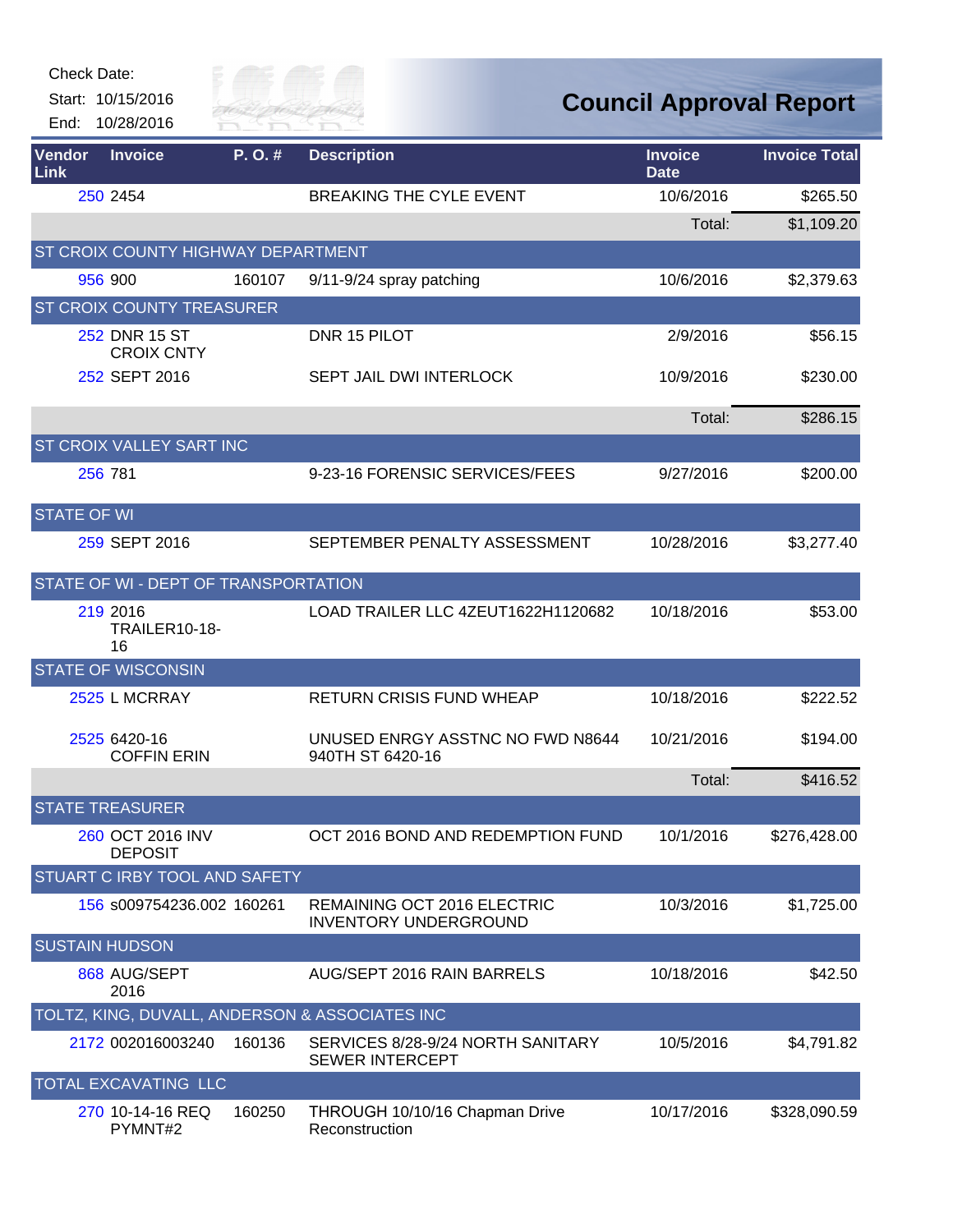

| Vendor<br>Link     | <b>Invoice</b>                        | P.O.#                                  | <b>Description</b>                                         | <b>Invoice</b><br><b>Date</b> | <b>Invoice Total</b> |
|--------------------|---------------------------------------|----------------------------------------|------------------------------------------------------------|-------------------------------|----------------------|
|                    | <b>TRANS ALARM INC</b>                |                                        |                                                            |                               |                      |
|                    | 557 94299978                          |                                        | MONITORING 10/01/16-12/31/16                               | 10/4/2016                     | \$119.85             |
|                    | <b>TRI-STATE BOBCAT</b>               |                                        |                                                            |                               |                      |
|                    | 822 s19977                            | 160282                                 | 2016-17 MINI EXCAVATOR ANNUAL TRADE IN 9/29/2016           |                               | \$4,496.33           |
|                    | US BANK NATIONAL ASSOC                |                                        |                                                            |                               |                      |
|                    | 284 4414496                           |                                        | AGENT FEE REFUNDING BOND 2012B                             | 9/23/2016                     | \$450.00             |
|                    | USIC LOCATING SERVICES LLC            |                                        |                                                            |                               |                      |
|                    | 286 201161                            | 160125                                 | SEPT 2016 MONTHLY LOCATES                                  | 10/7/2016                     | \$2,321.62           |
|                    | VEOLIA NORTH AMERICA, INC             |                                        |                                                            |                               |                      |
|                    | 293 623304391                         | 160288                                 | <b>Chemical Recyling</b>                                   | 9/28/2016                     | \$810.05             |
|                    | <b>VERSA VEND VENDING</b>             |                                        |                                                            |                               |                      |
|                    | 1205 2114:012690                      |                                        | <b>COFFEE CITY HALL</b>                                    | 10/4/2016                     | \$140.00             |
|                    |                                       | VIKING COCA-COLA BOTTLING CO           |                                                            |                               |                      |
|                    | 16 606865                             |                                        | FIRE DEPT VEDING 9/22                                      | 9/22/2016                     | \$117.00             |
|                    | 16 607470                             |                                        | FIRE DEPT VENDING 09/23                                    | 9/23/2016                     | \$135.00             |
|                    | 16 608348                             |                                        | FIRE DEPT WATER 09/29/16                                   | 9/29/2016                     | \$336.00             |
|                    |                                       |                                        |                                                            | Total:                        | \$588.00             |
|                    | <b>VIKING ELECTRIC SUPPLY INC</b>     |                                        |                                                            |                               |                      |
|                    | 750 1836899                           |                                        | MISC BUILDING ELECTRIC ITEM                                | 9/27/2016                     | \$47.23              |
|                    |                                       | WCWRPC- WEST CENTRAL WISCONSIN         |                                                            |                               |                      |
|                    | 2527 446                              | 160329                                 | 3RD QTR TAXI SERVICE PROJECT<br><b>ADMINISTRATION</b>      | 10/10/2016                    | \$1,830.00           |
|                    |                                       | <b>WEST CENTRAL BIOSOLIDS FACILITY</b> |                                                            |                               |                      |
|                    | 304 2016197                           | 160017                                 | SEPTEMBER 2016 BIOSOLIDS FACILITY                          | 10/10/2016                    | \$16,989.99          |
|                    | WI DEPARTMENT OF REVENUE              |                                        |                                                            |                               |                      |
|                    | <b>3 SEPTEMBERS</b><br><b>ALESTAX</b> |                                        | SEPTEMBER 2016 SALES TAX                                   | 10/17/2016                    | \$36,561.57          |
|                    |                                       | WI INDIANHEAD TECHNICAL COLLEGE        |                                                            |                               |                      |
|                    | 339 6000807807                        |                                        | 9-21-16 PD EMERGENCY VEHICLE<br><b>OPERATIONS TRAINING</b> | 10/7/2016                     | \$440.00             |
|                    |                                       | WI STATE LABORATORY OF HYGIENE         |                                                            |                               |                      |
|                    | 330 474344                            |                                        | 09/12 09/15 FLOURIDE                                       | 9/30/2016                     | \$50.00              |
| <b>WPPI ENERGY</b> |                                       |                                        |                                                            |                               |                      |